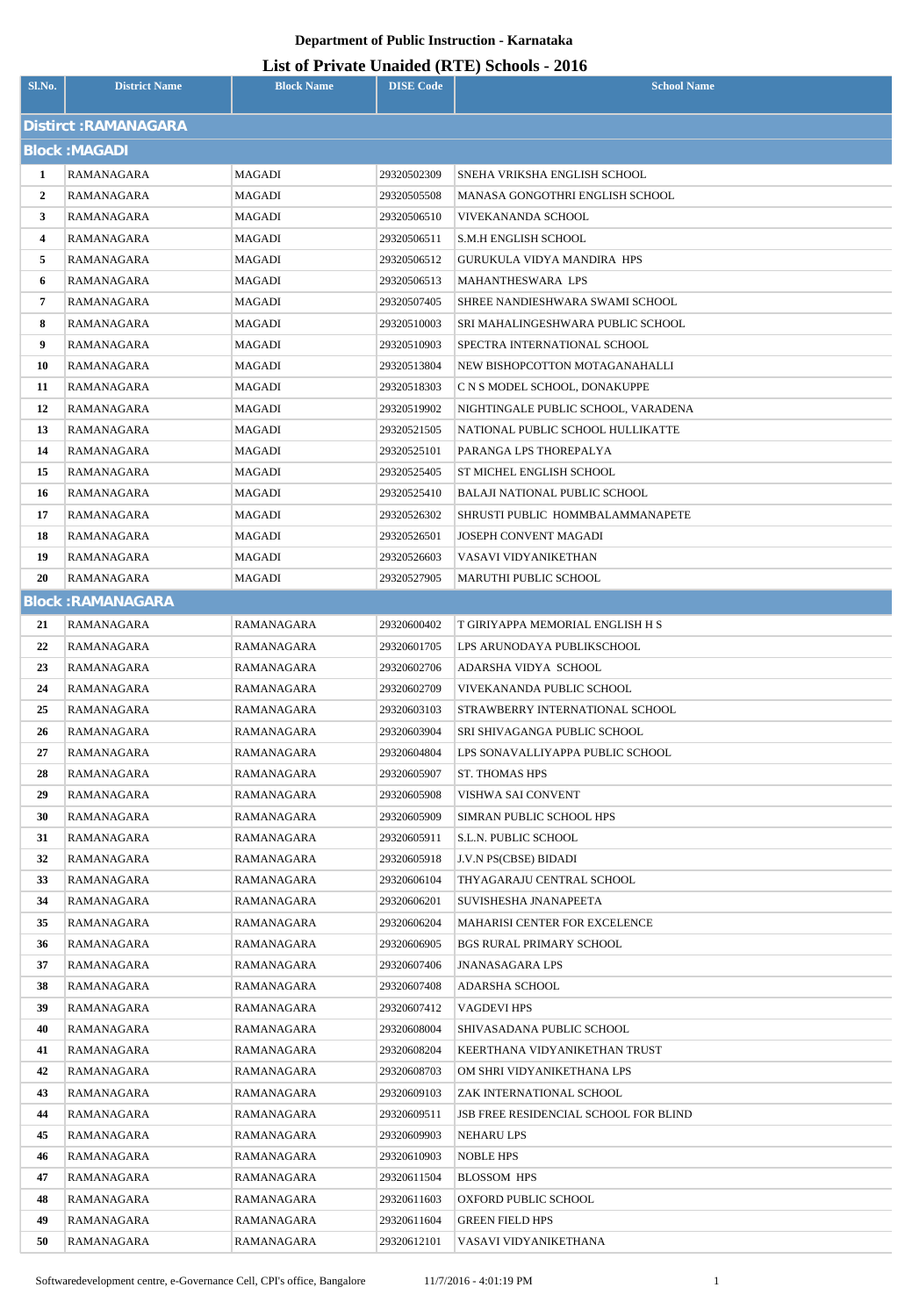**List of Private Unaided (RTE) Schools - 2016 Department of Public Instruction - Karnataka**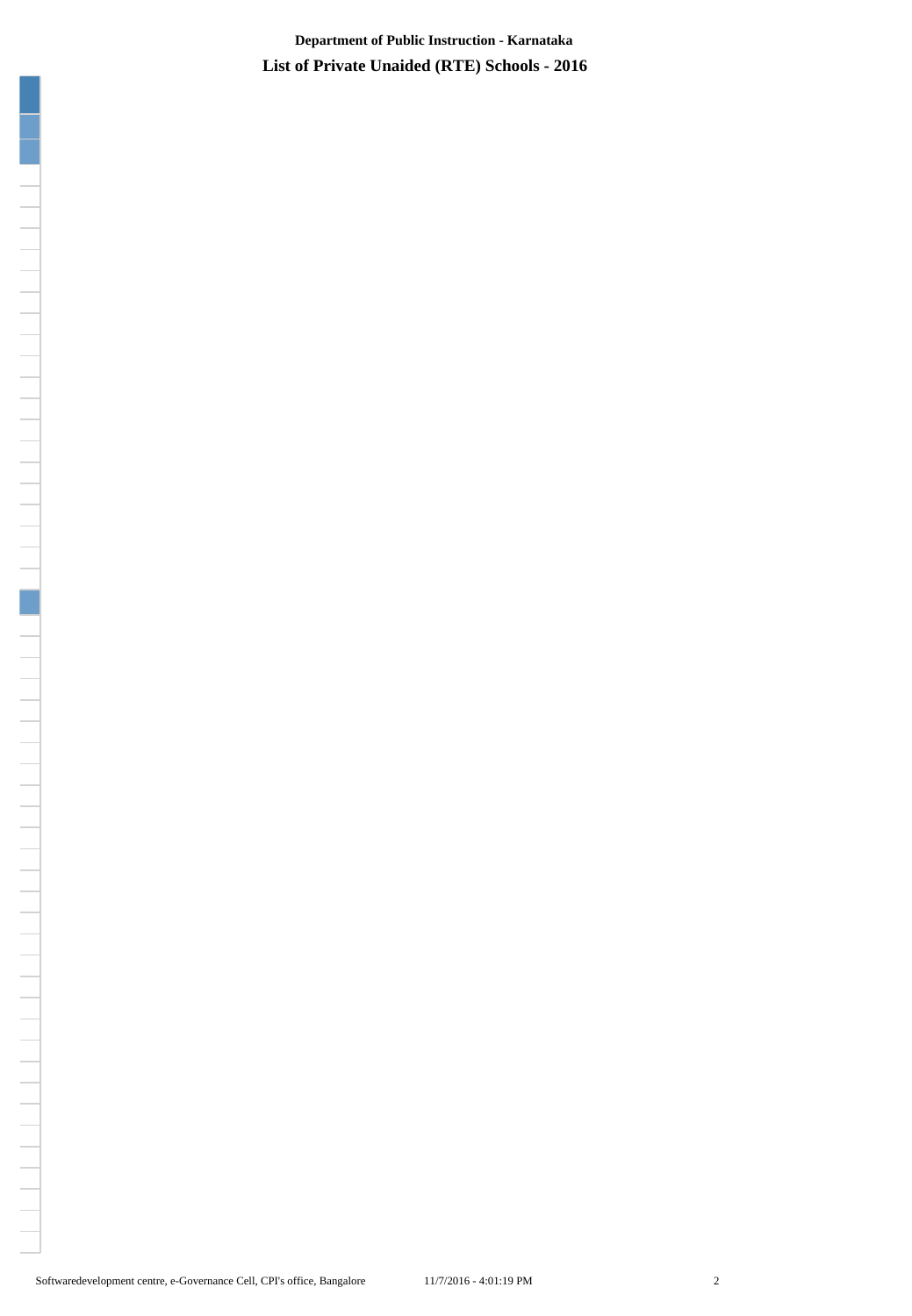| Sl.No.     | <b>District Name</b>      | <b>Block Name</b>          | <b>DISE Code</b>           | $m$ $m$ $m$ $n$ $m$ $m$ $m$ $m$ $m$ $m$<br><b>School Name</b> |  |  |  |
|------------|---------------------------|----------------------------|----------------------------|---------------------------------------------------------------|--|--|--|
| 51         | RAMANAGARA                | RAMANAGARA                 | 29320612105                | TILAK MEMORIALHPS                                             |  |  |  |
| 52         | RAMANAGARA                | RAMANAGARA                 | 29320612201                | NATIONAL ENG. SCHOOL                                          |  |  |  |
| 53         | RAMANAGARA                | RAMANAGARA                 | 29320612405                | HUDA NATIONAL SCHOOL                                          |  |  |  |
| 54         | RAMANAGARA                | RAMANAGARA                 | 29320612605                | <b>MARRIDIAN SCHOOL</b>                                       |  |  |  |
| 55         | RAMANAGARA                | RAMANAGARA                 | 29320612608                | GOOD HOPE ENGLISH SCHOOL                                      |  |  |  |
| 56         | RAMANAGARA                | RAMANAGARA                 | 29320612702                | LOURDE'S PUBLIC SCHOOL                                        |  |  |  |
| 57         | RAMANAGARA                | RAMANAGARA                 | 29320612804                | <b>DOLPHIN HPS</b>                                            |  |  |  |
| 58         | RAMANAGARA                | RAMANAGARA                 | 29320613302                | Z.M. PUBLIC HPS                                               |  |  |  |
| 59         | RAMANAGARA                | RAMANAGARA                 | 29320613402                | IQRA NURSERY AND PRIMARY SCHOOL                               |  |  |  |
| 60         | RAMANAGARA                | RAMANAGARA                 | 29320613403                | NOBLE NURSERY AND PRY.SCHOL                                   |  |  |  |
| 61         | RAMANAGARA                | RAMANAGARA                 | 29320613702                | HAYFAH IMRAN ENG. SCHOOL                                      |  |  |  |
| 62         | RAMANAGARA                | RAMANAGARA                 | 29320613703                | UNIVERSAL PUBLIC SCHOOL                                       |  |  |  |
| 63         | RAMANAGARA                | RAMANAGARA                 | 29320613704                | TIPPU ENGLISH HPS                                             |  |  |  |
| 64         | RAMANAGARA                | RAMANAGARA                 | 29320613803                | MES ELAHI SCHOOL                                              |  |  |  |
| 65         | RAMANAGARA                | RAMANAGARA                 | 29320613806                | Z.M. PUBLIC H.P.S                                             |  |  |  |
| 66         | RAMANAGARA                | RAMANAGARA                 | 29320613907                | PATEL ENGLISH HIGH SCHOOL                                     |  |  |  |
| 67         | RAMANAGARA                | RAMANAGARA                 | 29320614102                | SHANTHINIKETHAN ENG. SCHOOL                                   |  |  |  |
| 68         | RAMANAGARA                | RAMANAGARA                 | 29320614105                | PAVITHRA VIDYALAYA HS                                         |  |  |  |
| 69         | RAMANAGARA                | RAMANAGARA                 | 29320614106                | M.H.ENGLISH HS                                                |  |  |  |
| 70         | RAMANAGARA                | RAMANAGARA                 | 29320614201                | BHARATIYA SAMSKRITI VIDYAPITH HPS                             |  |  |  |
| 71         | RAMANAGARA                | RAMANAGARA                 | 29320614202                | BHARATIYA SAMSKRITI VIDYAPITH PUBLIC SCHOOL                   |  |  |  |
| 72         | RAMANAGARA                | RAMANAGARA                 | 29320614304                | HOLY CRESCENT ENGLISH SCHOOL                                  |  |  |  |
| 73         | RAMANAGARA                | RAMANAGARA                 | 29320614308                | SHARATH MEMORIAL HPS                                          |  |  |  |
| 74         | RAMANAGARA                | RAMANAGARA                 | 29320614401                | NETHAJI POPULAR ENG.SCHOOL                                    |  |  |  |
| 75         | RAMANAGARA                | RAMANAGARA                 | 29320614503                | BETHEL ENGLISH HPS                                            |  |  |  |
| 76         | RAMANAGARA                | RAMANAGARA                 | 29320614505                | UNIVERSAL PUBLIC SCHOOL                                       |  |  |  |
|            | <b>Block: CHANNAPATNA</b> |                            |                            |                                                               |  |  |  |
| 77         | RAMANAGARA                | CHANNAPATNA                | 29320701603                | SRI SIDDARAMESHWARA PRIMARY SCHOOL                            |  |  |  |
| 78         | RAMANAGARA                | CHANNAPATNA                | 29320703003                | NISARGA PUBLIC SCHOOL                                         |  |  |  |
| 79         | RAMANAGARA                | CHANNAPATNA                | 29320704403                | BHAGYASHREE PUBLIC SCHOOL                                     |  |  |  |
| 80         | RAMANAGARA                | CHANNAPATNA                | 29320705405                | SADANA VIDYALAYA, KANVA                                       |  |  |  |
| 81         | RAMANAGARA                | CHANNAPATNA                | 29320705502                | KEERTHI HPS                                                   |  |  |  |
| 82         | RAMANAGARA                | <b>CHANNAPATNA</b>         | 29320705510                | HORIZON LAKE VIEW PUBLIC SCHOOL                               |  |  |  |
| 83         | RAMANAGARA                | <b>CHANNAPATNA</b>         | 29320705511                | NATIONAL PUBLIC SCHOOL                                        |  |  |  |
| 84         | RAMANAGARA                | <b>CHANNAPATNA</b>         | 29320706306                | <b>GLOBAL LOWER PRIMARY SCHOOL</b>                            |  |  |  |
| 85         | RAMANAGARA                | CHANNAPATNA                | 29320706406                | WEBSTER INTERNATIONAL SCHOOL                                  |  |  |  |
| 86         | RAMANAGARA                | <b>CHANNAPATNA</b>         | 29320706804                | <b>GURUVIDYARANYA HPS</b>                                     |  |  |  |
| 87         | RAMANAGARA                | CHANNAPATNA                | 29320707002                | <b>CAMBRIDGE PUBLIC SHOOL</b>                                 |  |  |  |
| 88         | RAMANAGARA                | CHANNAPATNA                | 29320707903                | DR SHNTHA MARIYAPPA PRIMARY SCHOOL AVVERAHALLI                |  |  |  |
| 89         | RAMANAGARA                | CHANNAPATNA                | 29320708202                | SADVIDYA HIGHER PRIMARY SCHOOL AKKURU                         |  |  |  |
| 90         | RAMANAGARA                | CHANNAPATNA                | 29320710804                | SARVAJANIKA EDUCATION SOCITY                                  |  |  |  |
| 91<br>92   | RAMANAGARA                | CHANNAPATNA                | 29320711602                | B G S GARDEN SCHOOL J BYADARAHALLI                            |  |  |  |
| 93         | RAMANAGARA<br>RAMANAGARA  | CHANNAPATNA<br>CHANNAPATNA | 29320711805<br>29320711807 | SRI KARIGOWDA MEMRORIAL SCHOOL<br>NEW OXFORD PUBLIC SCHOOL    |  |  |  |
| 94         | RAMANAGARA                | CHANNAPATNA                | 29320713103                | PROF K.V.G VIDYA SAMSTE                                       |  |  |  |
| 95         | RAMANAGARA                | CHANNAPATNA                | 29320713702                | <b>BJL PUBLIC SCHOOL</b>                                      |  |  |  |
| 96         | RAMANAGARA                | CHANNAPATNA                | 29320713902                |                                                               |  |  |  |
| 97         | RAMANAGARA                | CHANNAPATNA                | 29320714002                | ROTARY HIGHER PRIMARY SCHOOL<br>SPRING FIELDS PUBLIC SCHOOL   |  |  |  |
| 98         | RAMANAGARA                | <b>CHANNAPATNA</b>         | 29320714203                | INDIAN OXFORD SCHOOL                                          |  |  |  |
| 99         | RAMANAGARA                | CHANNAPATNA                | 29320714304                | NEW SUNRISE HIGHER PRIMARY SCHOOL                             |  |  |  |
| <b>100</b> | RAMANAGARA                | CHANNAPATNA                | 29320714501                | NEW MILLENNIUM CONVENT                                        |  |  |  |
| 101        | RAMANAGARA                | CHANNAPATNA                | 29320714502                | <b>BALU PUBLIC HIGHER PRIMARY SCHOOL</b>                      |  |  |  |
| 102        | RAMANAGARA                | CHANNAPATNA                | 29320714703                | SRI MARUTHI VIDYAMANDIRA                                      |  |  |  |
| 103        | RAMANAGARA                | CHANNAPATNA                | 29320714902                | VIJAYA PUBLIC SHOOL                                           |  |  |  |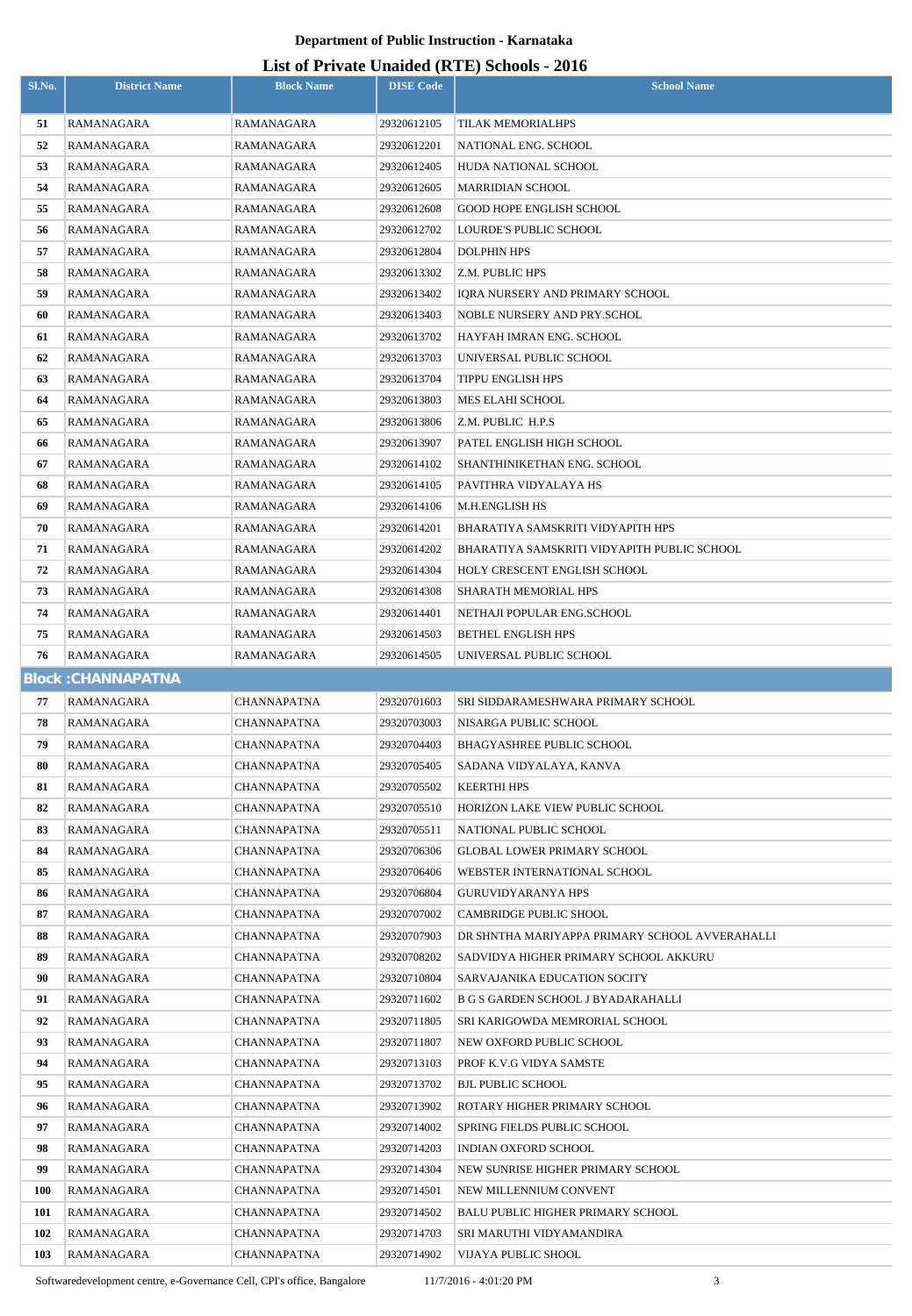**List of Private Unaided (RTE) Schools - 2016 Department of Public Instruction - Karnataka**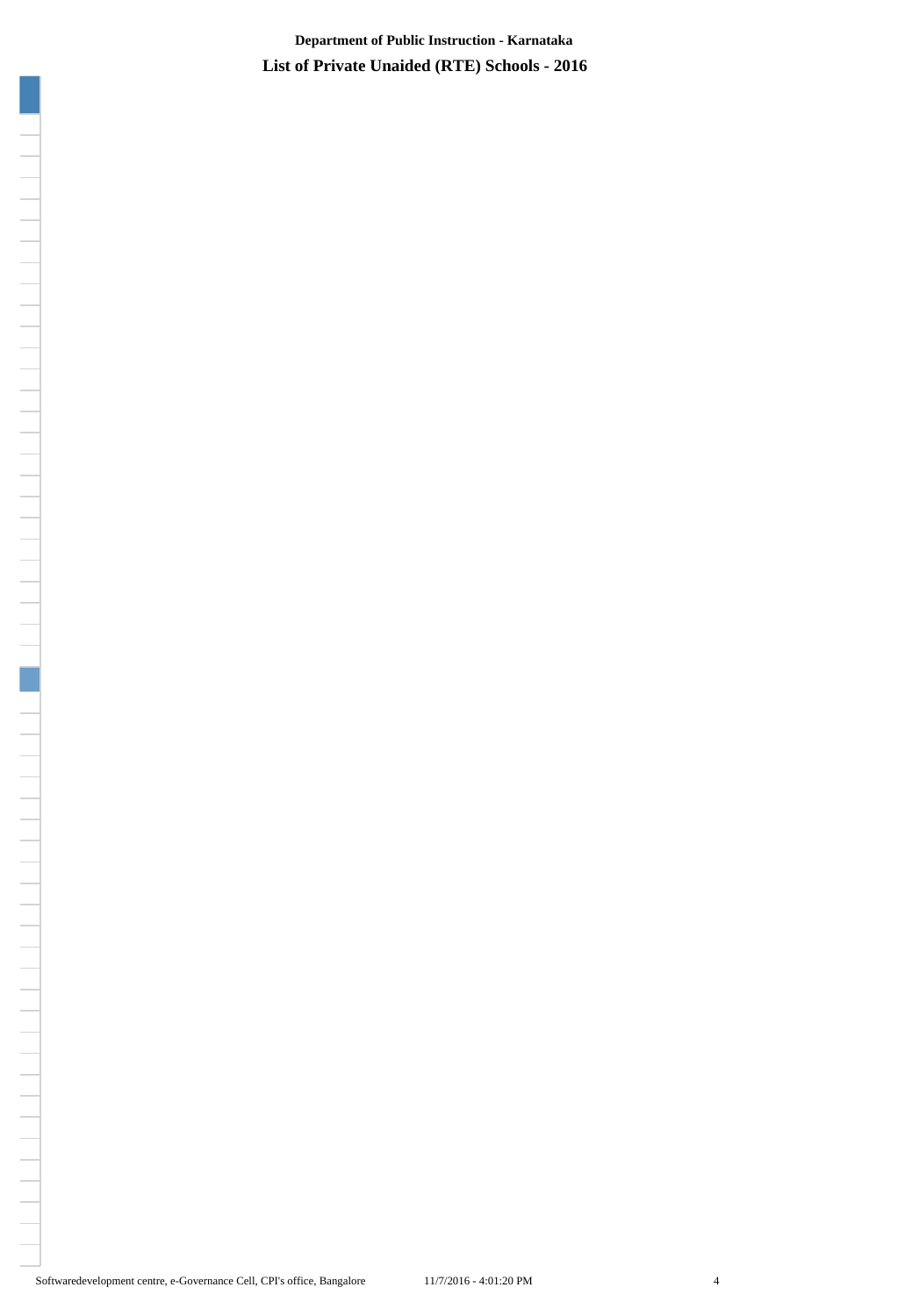### **List of Private Unaided (RTE) Schools - 2016**

|            |                          |                    |                  | List of Frivate Unaffect (KFL) Schools - 2010 |
|------------|--------------------------|--------------------|------------------|-----------------------------------------------|
| Sl.No.     | <b>District Name</b>     | <b>Block Name</b>  | <b>DISE Code</b> | <b>School Name</b>                            |
| 104        | RAMANAGARA               | <b>CHANNAPATNA</b> | 29320714903      | OXFORD INTERNATIONAL PUBLIC SCHOOL            |
| 105        | RAMANAGARA               | CHANNAPATNA        | 29320715007      | IORA URDU LPS CHANNAPATNA                     |
| 106        | RAMANAGARA               | CHANNAPATNA        | 29320715501      | BANGALORE PUBLIC SCHOOL CHANNAPATN            |
| 107        | RAMANAGARA               | CHANNAPATNA        | 29320716003      | HAYATH HABEEB URDU HIGHER PRIMARY SCHOOL      |
| 108        | RAMANAGARA               | <b>CHANNAPATNA</b> | 29320716302      | ST. TERESA HPS                                |
| 109        | RAMANAGARA               | CHANNAPATNA        | 29320716303      | DIVYA CHETHANA VIDYA MANDIRA, CPT             |
| <b>110</b> | RAMANAGARA               | <b>CHANNAPATNA</b> | 29320716404      | NEW DON BOSCO INTERNATIONAL SCHOOL            |
|            | <b>Block: KANAKAPURA</b> |                    |                  |                                               |
| 111        | RAMANAGARA               | KANAKAPURA         | 29320800405      | NANDI NURSERY AND PRIMARY SCHOOL              |
| 112        | RAMANAGARA               | KANAKAPURA         | 29320801004      | GREEN BELL HIGH PRIMARY SCHOOL                |
| 113        | RAMANAGARA               | KANAKAPURA         | 29320801812      | PRAGATHI HPS HAROHALLI                        |
| 114        | RAMANAGARA               | KANAKAPURA         | 29320801814      | <b>KASTHURABA LPS</b>                         |
| 115        | RAMANAGARA               | KANAKAPURA         | 29320801815      | MODERN ENGLISH SCHOOL                         |
| 116        | RAMANAGARA               | KANAKAPURA         | 29320801821      | NANDA GOKULA                                  |
| 117        | RAMANAGARA               | KANAKAPURA         | 29320801822      | G.K.M HAROHALLI                               |
| 118        | RAMANAGARA               | KANAKAPURA         | 29320801823      | UDAYONMUKA VIDYANIKETHANA PRIMARY SCHOOL      |
| 119        | RAMANAGARA               | KANAKAPURA         | 29320803507      | LUMBINI GURUKULA                              |
| 120        | RAMANAGARA               | KANAKAPURA         | 29320803602      | JAIN VIDYANIKETHANA HPS                       |
| 121        | RAMANAGARA               | KANAKAPURA         | 29320803605      | JAIN PUBLIC HIGHER PRIMARY SCHOOL             |
| 122        | RAMANAGARA               | KANAKAPURA         | 29320805103      | MALLEGOWDA MEMORIAL LPS TOKASANDRAc           |
| 123        | RAMANAGARA               | KANAKAPURA         | 29320806203      | MAHIPAL SCHOOL                                |
| 124        | RAMANAGARA               | KANAKAPURA         | 29320806403      | VVT HPS MARALAVADI                            |
| 125        | RAMANAGARA               | KANAKAPURA         | 29320806404      | RUSHI SAMSKRUTHI LPS                          |
| 126        | RAMANAGARA               | KANAKAPURA         | 29320806411      | SPOORTHI VIDYANIKETHANA PRIMARY SCHOOL        |
| 127        | RAMANAGARA               | KANAKAPURA         | 29320806412      | <b>BRUNDAVANA SCHOOL</b>                      |
| 128        | RAMANAGARA               | KANAKAPURA         | 29320807503      | LAKSHMINARASIMHA HPS                          |
| 129        | RAMANAGARA               | KANAKAPURA         | 29320809304      | MOTHER THERESA INTERNATIONAL SCHOOL           |
| <b>130</b> | RAMANAGARA               | KANAKAPURA         | 29320810109      | <b>JNANAJYOTHI HPS</b>                        |
| 131        | RAMANAGARA               | KANAKAPURA         | 29320813302      | BENAKA LPS HONNIGANAHALLI                     |
| 132        | RAMANAGARA               | KANAKAPURA         | 29320813504      | SHARADA HPS SATHANURU                         |
| 133        | RAMANAGARA               | KANAKAPURA         | 29320813509      | VIVEKANANDA SATHANURU                         |
| 134        | RAMANAGARA               | KANAKAPURA         | 29320815405      | ADARSHA VIDYAMANDIR                           |
| 135        | RAMANAGARA               | KANAKAPURA         | 29320815903      | SVMHPS DODDA ALAHALLI                         |
| 136        | RAMANAGARA               | KANAKAPURA         | 29320815905      | SAINT ANNES CONVENT DODDALAHALLI              |
| 137        | RAMANAGARA               | KANAKAPURA         | 29320817302      | OM SHANTHIDHAMA PRIMARY SCHOOL                |
| 138        | RAMANAGARA               | KANAKAPURA         | 29320817802      | PRIYADARSHINI SEVA KENDRA                     |
| 139        | RAMANAGARA               | KANAKAPURA         | 29320818905      | <b>BENAKA SCHOOL</b>                          |
| 140        | RAMANAGARA               | KANAKAPURA         | 29320819311      | SHIVANANDA LPS THAVEREKATTE                   |
| 141        | RAMANAGARA               | KANAKAPURA         | 29320820607      | SHANTHINIKETHAN SCHOOL                        |
| 142        | RAMANAGARA               | KANAKAPURA         | 29320821001      | RAGHAVENDRA HPS                               |
| 143        | RAMANAGARA               | KANAKAPURA         | 29320821002      | <b>BLOSSOM HPS</b>                            |
| 144        | RAMANAGARA               | KANAKAPURA         | 29320821007      | SRI NIRVANASWAMY PUBLIC SCHOOL KAN            |
| 145        | RAMANAGARA               | KANAKAPURA         | 29320821201      | SUN SHAIN PRIMARY SCHOOL                      |
| 146        | RAMANAGARA               | KANAKAPURA         | 29320821303      | LINOS HPS                                     |
| 147        | RAMANAGARA               | KANAKAPURA         | 29320821306      | <b>ST THOMAS HPS</b>                          |
| 148        | RAMANAGARA               | KANAKAPURA         | 29320821401      | SRI NETHAJI INTERNATIONAL SCH                 |
| 149        | RAMANAGARA               | KANAKAPURA         | 29320821601      | <b>NEW INDIAN</b>                             |
| 150        | RAMANAGARA               | KANAKAPURA         | 29320822101      | <b>SGM CONVENT LPS</b>                        |
| 151        | RAMANAGARA               | KANAKAPURA         | 29320822401      | <b>GANGOTHRI CONVENT</b>                      |
| 152        | RAMANAGARA               | KANAKAPURA         | 29320822601      | INDIAN SCHOOL HPS                             |
| 153        | RAMANAGARA               | KANAKAPURA         | 29320822602      | MANASA HPS                                    |
| 154        | RAMANAGARA               | <b>KANAKAPURA</b>  | 29320822701      | ST. MICHAEL HPS                               |
| 155        | RAMANAGARA               | KANAKAPURA         | 29320822902      | J.E.T PUBLIC SCHOOL                           |
| 156        | RAMANAGARA               | <b>KANAKAPURA</b>  | 29320823001      | <b>BENAKA HPS</b>                             |

Softwaredevelopment centre, e-Governance Cell, CPI's office, Bangalore 11/7/2016 - 4:01:20 PM 5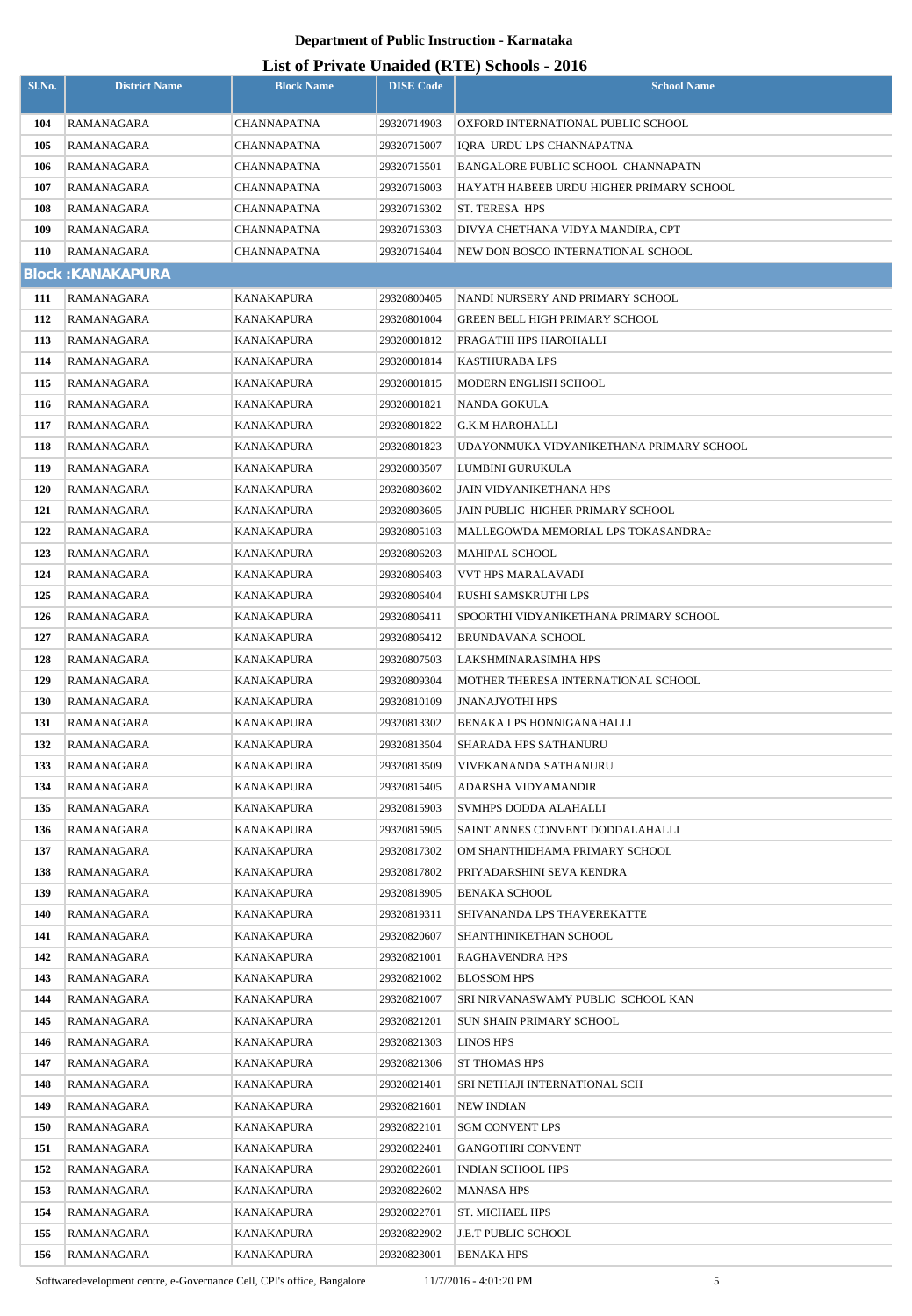**List of Private Unaided (RTE) Schools - 2016 Department of Public Instruction - Karnataka**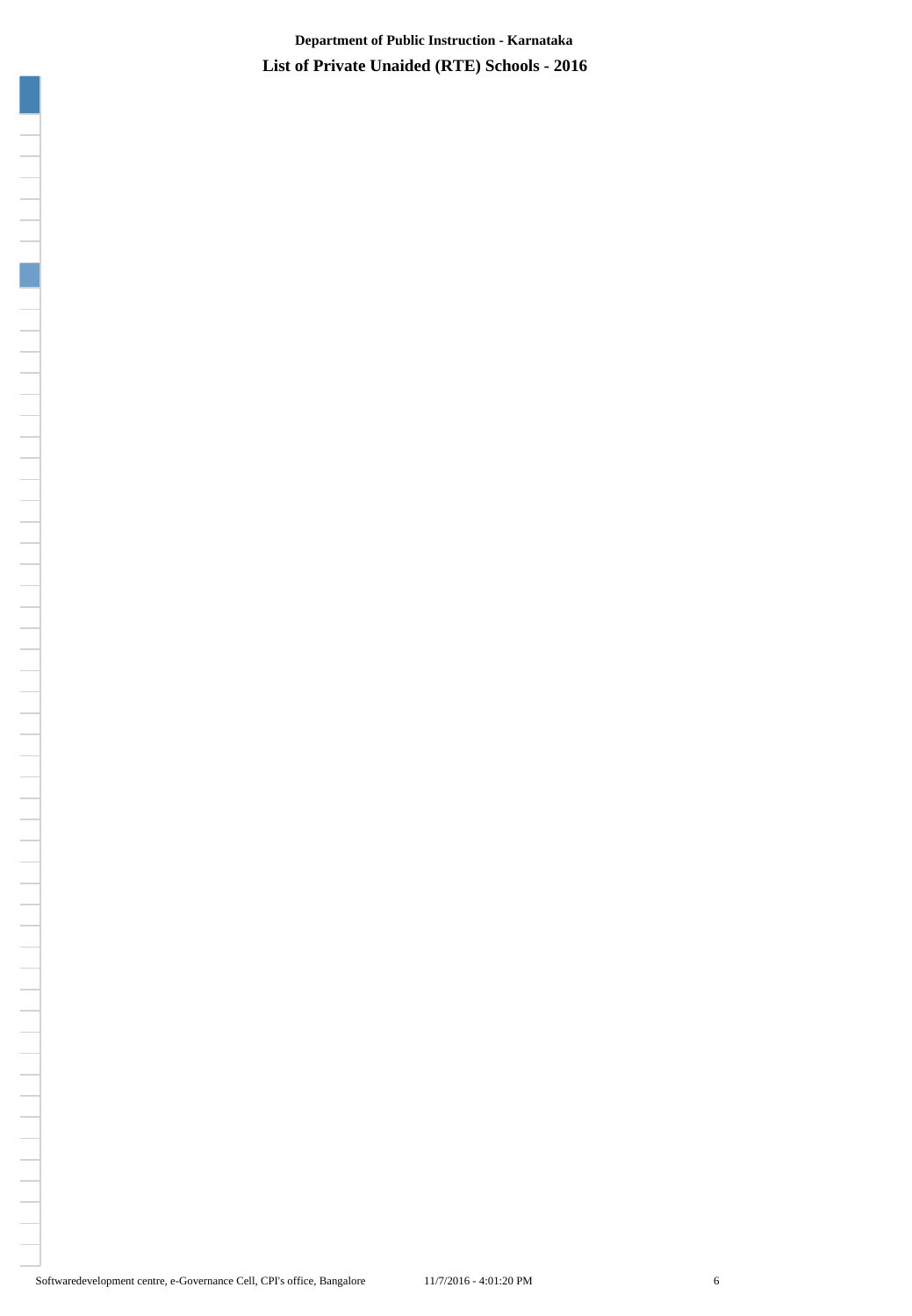| $SL$ No. | <b>District Name</b> | <b>Block Name</b> | <b>DISE</b> Code |
|----------|----------------------|-------------------|------------------|
| 157      | RAMANAGARA           | <b>KANAKAPURA</b> | 29320823002      |
| 158      | RAMANAGARA           | <b>KANAKAPURA</b> | 29320823003      |
| 159      | RAMANAGARA           | <b>KANAKAPURA</b> | 29320823301      |
| 160      | RAMANAGARA           | <b>KANAKAPURA</b> | 29320823401      |